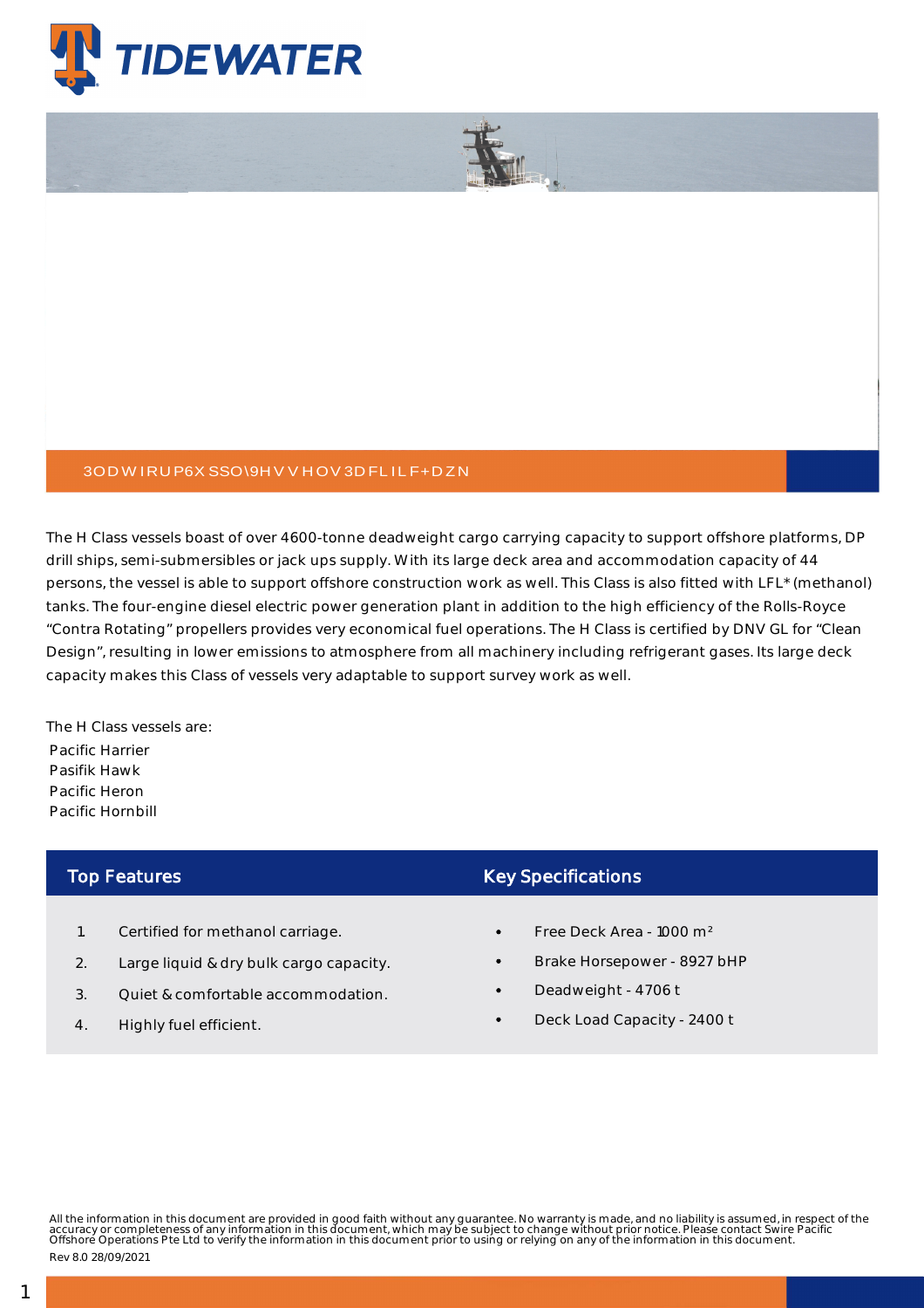



| <b>General Information</b> |                                                                                                                                    |  |  |  |  |
|----------------------------|------------------------------------------------------------------------------------------------------------------------------------|--|--|--|--|
| <b>Vessel Name</b>         | Pasifik Hawk                                                                                                                       |  |  |  |  |
| <b>Built</b>               | USC Japan, August 2011                                                                                                             |  |  |  |  |
| Flag                       | Malaysia                                                                                                                           |  |  |  |  |
| Call Sign                  | 9MOF7                                                                                                                              |  |  |  |  |
| IMO No.                    | 9579092                                                                                                                            |  |  |  |  |
| Classification             |                                                                                                                                    |  |  |  |  |
| Class Notation             | DNV + 1A1 Fire fighter(I)<br>Supply vessel Clean(Design)<br>$COMF(V-3) DK(+)$<br>DYNPOS(ÁUTR) EO HL(2.8)<br>LFL(*) NAUT(OŚV(A)) SF |  |  |  |  |
| <b>Dimensions</b>          |                                                                                                                                    |  |  |  |  |
| Length (LOA)               | 88.1 m                                                                                                                             |  |  |  |  |
| Beam                       | 19.0 m                                                                                                                             |  |  |  |  |
| Summer Draft               | 6.6 m                                                                                                                              |  |  |  |  |
| Deadweight @ SummerDraft   | 4706 t                                                                                                                             |  |  |  |  |
| GT                         | 4059                                                                                                                               |  |  |  |  |
| <b>Deck Capacities</b>     |                                                                                                                                    |  |  |  |  |
| Deck Load Capacity         | 2400 t                                                                                                                             |  |  |  |  |
| Deck Strength              | 10 $t/m2$ - Aft of frame 30<br>5 t/m <sup>2</sup> - Fwd of frame 30                                                                |  |  |  |  |
| Free Deck Area             | 1000 m <sup>2</sup>                                                                                                                |  |  |  |  |
| Length x Width             | 62 x 16.13 m                                                                                                                       |  |  |  |  |
| <b>Tank Capacities</b>     |                                                                                                                                    |  |  |  |  |
| Base Oil                   | 306 m <sup>3</sup> (Multi usage tanks,<br>dedicated 139 $\text{m}^{3}$ )                                                           |  |  |  |  |
| <b>NLS</b>                 | See brine/mud                                                                                                                      |  |  |  |  |
| Brine / Mud                | 979 m <sup>3</sup> (Multi usage)                                                                                                   |  |  |  |  |
| Drill / Ballast Water      | 3592 m <sup>3</sup> (Multi usage tanks,<br>dedicated 2612 m <sup>3</sup> )                                                         |  |  |  |  |
| Dry Bulk                   | $321 \text{ m}^3$                                                                                                                  |  |  |  |  |
| <b>Fresh Water</b>         | $597 \text{ m}^3$                                                                                                                  |  |  |  |  |
| <b>Fuel Dedicated</b>      | $814 \; \mathrm{m}^3$                                                                                                              |  |  |  |  |

| <b>Fuel Total</b>              | 953 m <sup>3</sup> (including BO tanks)                                                                                                               |
|--------------------------------|-------------------------------------------------------------------------------------------------------------------------------------------------------|
| <b>Tank Capacities Details</b> | Refer to Tank Capacities<br>Table                                                                                                                     |
| Drilling Brine                 | See brine/mud                                                                                                                                         |
| <b>Ship Fuel Dedicated</b>     | N/A - See Cargo fuel<br>dedicated                                                                                                                     |
| Ship Fuel Total                | N/A - See Cargo fuel total                                                                                                                            |
| Cargo Fuel Dedicated           | 814 m <sup>3</sup> (Dedicated tanks)                                                                                                                  |
| Cargo Fuel Total               | 953 m <sup>3</sup> (Multiuse tanks)                                                                                                                   |
| <b>Ballast Water</b>           | 3592 m <sup>3</sup> (Multi usage tanks,<br>dedicated 2612 m <sup>3</sup> )                                                                            |
| Drill Water                    | 3592 m <sup>3</sup> (Multi usage tanks,<br>dedicated 2612 m <sup>3</sup> )                                                                            |
| Special Liquids                | 167 m <sup>3</sup> (Methanol)                                                                                                                         |
| Propulsion                     |                                                                                                                                                       |
| Main Generator                 | 4 x Wartsila 9L20 each 1665<br>kW = 6660 kW (8927 bHP)<br>driving AVK generators each<br>1600 ekW                                                     |
| <b>Propulsion Thruster</b>     | 2 x 2200 kW / 2949 bHP RRM<br>Contaz 15 azimuth thrusters                                                                                             |
| Thruster                       | 1 x RRM bow tunnel 880 kW /<br>1180 bHP<br>1 x RRM bow azimuth 880<br>kW / 1180 bHP                                                                   |
| <b>Deck Equipment</b>          |                                                                                                                                                       |
| Capstans                       | 2 x ODIM hydraulic driven,<br>capacity 10 t @ 0-24 m/min                                                                                              |
| <b>Tugger Winches</b>          | 2 x ODIM electric driven,<br>portable radio controlled<br>Capacity 1st layer 10.3 t @ 0-<br>19 m/min<br>Storage capacity 240 m of 19<br>mm dia. Wire. |
| <b>Provision Crane</b>         | 2 x electric-hydraulic type<br>cranes:<br>1 x Capacity 1 t @ 10 m.<br>1 x Capacity 5 t @ 10 m.                                                        |
| Performance & Economy          |                                                                                                                                                       |
| <b>Economical Speed</b>        | Approx. 13 m <sup>3</sup> /day @ 10kts                                                                                                                |

All the information in this document are provided in good faith without any guarantee. No warranty is made, and no liability is assumed, in respect of the<br>accuracy or completeness of any information in this document, which Rev 8.0 28/09/2021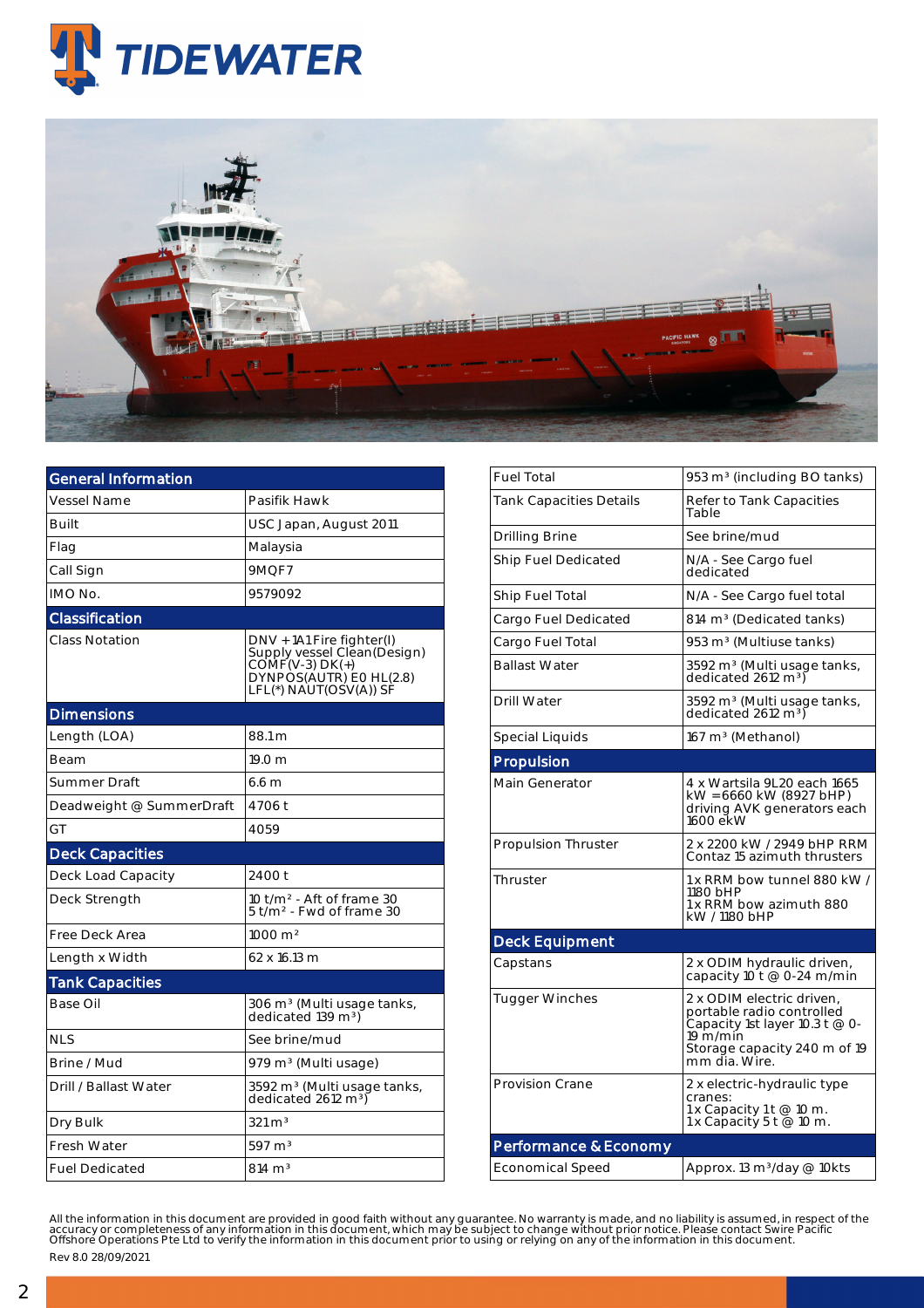

| DP<20%                                                                                       | Approx. 4.0 m <sup>3</sup> /day                                                                                      |  |  |  |  |  |
|----------------------------------------------------------------------------------------------|----------------------------------------------------------------------------------------------------------------------|--|--|--|--|--|
| $DP > 35\%$                                                                                  | Approx. 5.5 m <sup>3</sup> /day                                                                                      |  |  |  |  |  |
| Standby in Field                                                                             | Approx. 3.0 m <sup>3</sup> /day in DP                                                                                |  |  |  |  |  |
| Standby in Port                                                                              | $2.1 \text{ m}^3/\text{day}$                                                                                         |  |  |  |  |  |
| <b>Note</b>                                                                                  | Performance & Economy<br>figures given at mean vessel<br>draft of 5.5 m (3100 t<br>deadweight) & Beaufort Scale<br>4 |  |  |  |  |  |
| <b>Dynamic Positioning System</b>                                                            |                                                                                                                      |  |  |  |  |  |
| Type                                                                                         | GE Energy C-series DPS-21<br>Duplex with independent<br>joystick back-up system                                      |  |  |  |  |  |
| Reference Systems                                                                            | 1 x Veripos LiD5 DGNSS<br>1 x Veripos LiD2 DGNSS<br>1 x RadaScan<br>1 x CyScan                                       |  |  |  |  |  |
| <b>Motion Reference Units</b>                                                                | 3 x Yokogawa Gyro<br>Compasses<br>3 x Wind Sensor Gill/Young<br>3 x VRU TSS DMS                                      |  |  |  |  |  |
| <b>Rescue Boat</b>                                                                           |                                                                                                                      |  |  |  |  |  |
| 1.1 x Norsafe Merlin 615, max 13 person, SOLAS approved FRB<br>with inboard diesel waterjet. |                                                                                                                      |  |  |  |  |  |
| Accommodation                                                                                |                                                                                                                      |  |  |  |  |  |
| Person Capacity                                                                              | Total 44<br>10 x 1man cabin<br>17 x 2man cabins (Excluding<br>hospital)                                              |  |  |  |  |  |

All the information in this document are provided in good faith without any guarantee. No warranty is made, and no liability is assumed, in respect of the<br>accuracy or completeness of any information in this document, which

Rev 8.0 28/09/2021